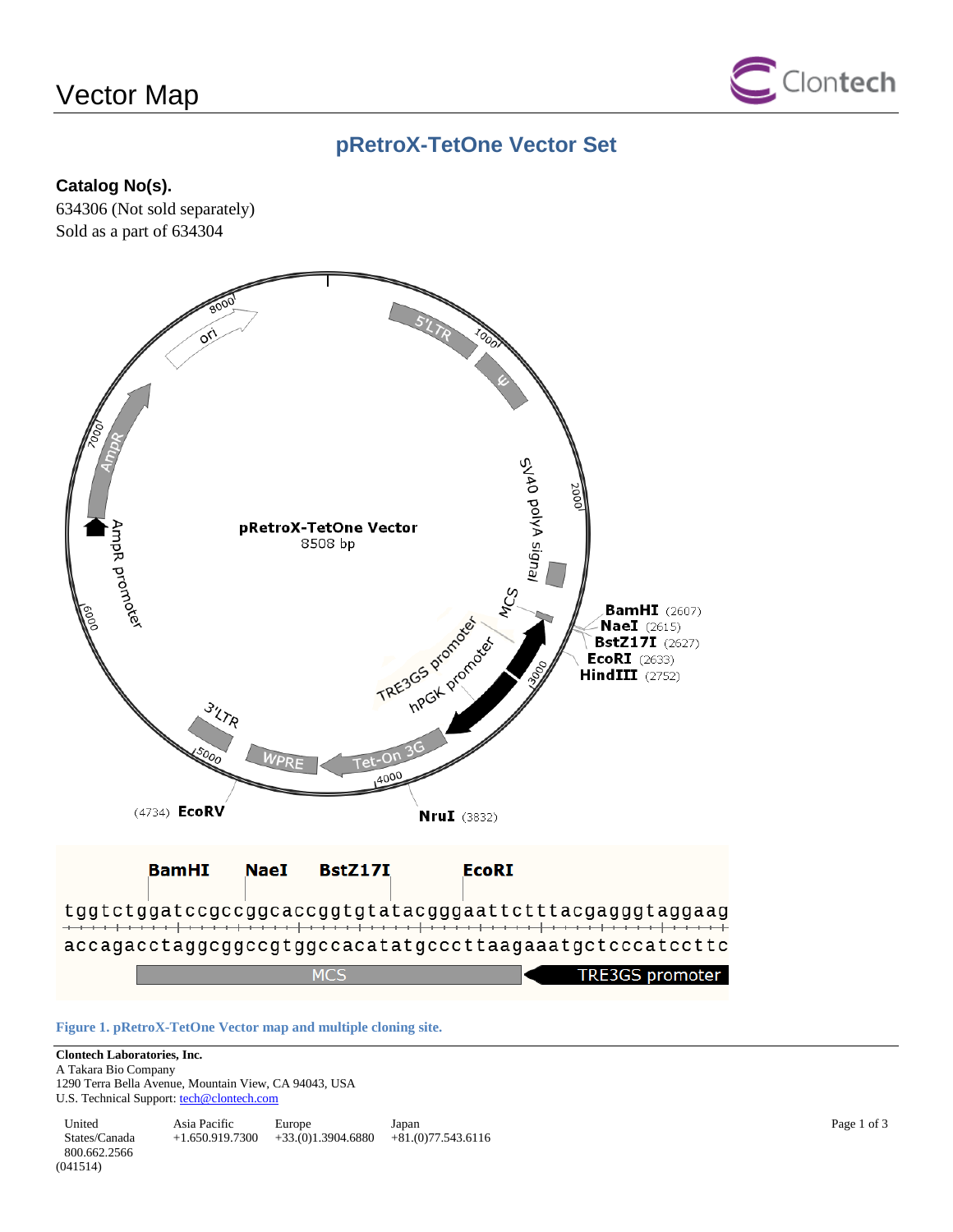pRetroX-TetOne Vector Set (Not sold separately) Sold as a part of Cat. Nos.634304

### **Location of Features (pRetroX-TetOne Vector)**

- $\bullet$  5' LTR (5' long terminal repeat): 376–911
- $\cdot \quad \Psi$  (packaging signal): 974–1331
- $\bullet$  SV40 poly(A) signal: 2298–2432
- MCS: 2607-2638
- *P*TRE3GS (TRE3GS promoter): 2639–3003
- $P_{\text{hPGK}}$  (human phosphoglycerate kinase 1 promoter): 3023–3533
- Tet-On<sup>®</sup> 3G (transactivator gene): 3552–4298
- WPRE (woodchuck hepatitis virus posttranscriptional regulatory element): 4316–4724
- 3' LTR (del in U3): 4845–5092
- Amp<sup>R</sup> promoter:  $6370-6474$
- Amp<sup>R</sup> (ampicillin resistance gene):  $6475-7335$
- ori (high-copy-number ColE1/pMB1/pBR322/pUC origin of replication): 7506–8094



**Figure 2. pRetroX-TetOne-Luc Control Vector map.**